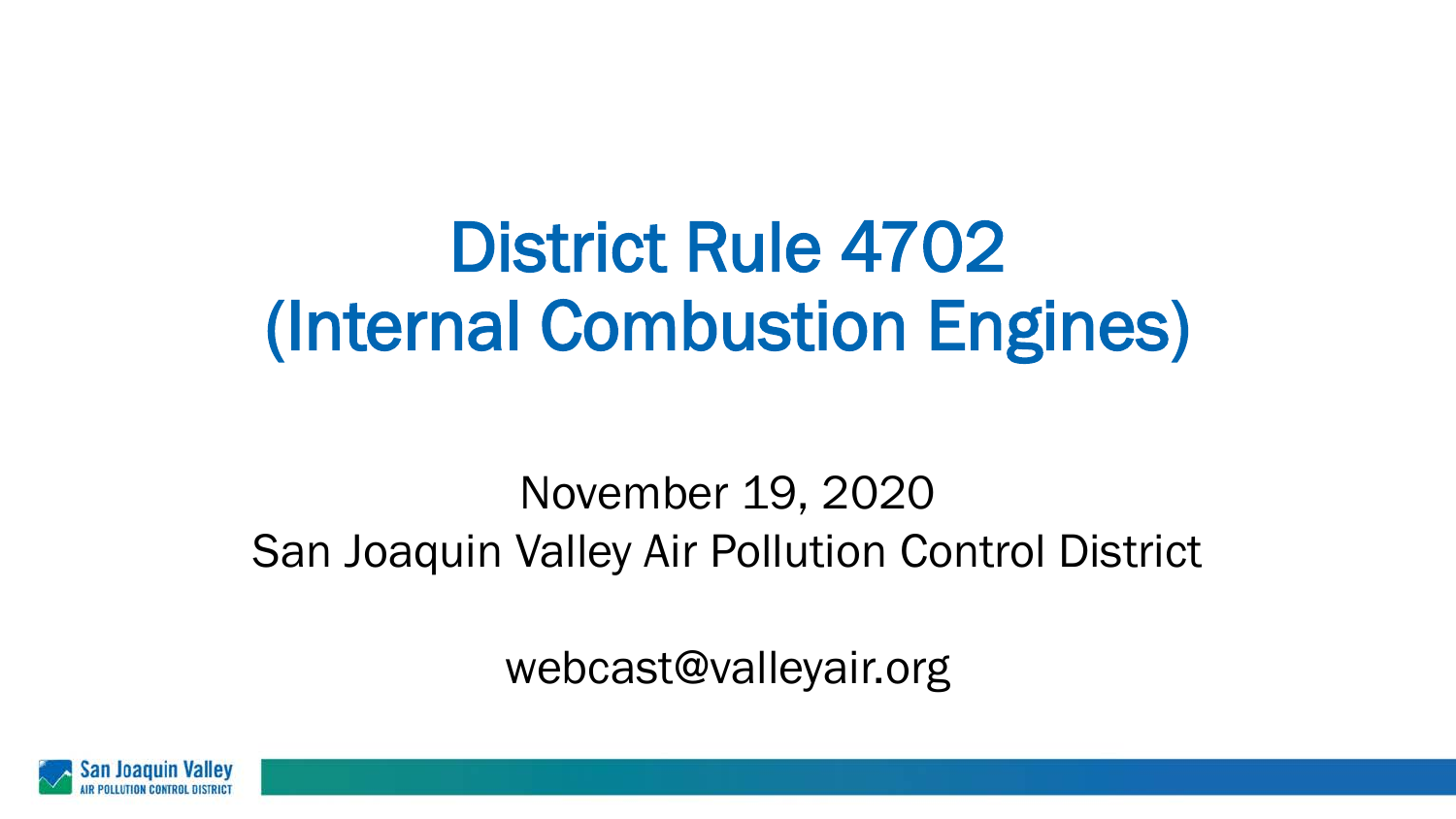#### Valley's Air Quality Challenges

- Valley's challenges in meeting federal air quality standards unmatched due to unique geography, meteorology, and topography
- Valley designated as "Extreme" non-attainment of the 8-hour Ozone NAAQS; "Serious" nonattainment of federal standards for fine particulate matter (PM2.5)
- Combustion a significant source of NOx emissions, primary precursor to ozone and PM2.5 formation
	- Comprehensive strategy in *2018 PM2.5 Plan* includes commitment to reduce emissions from mobile sources and a number of stationary source categories, including internal combustion engines



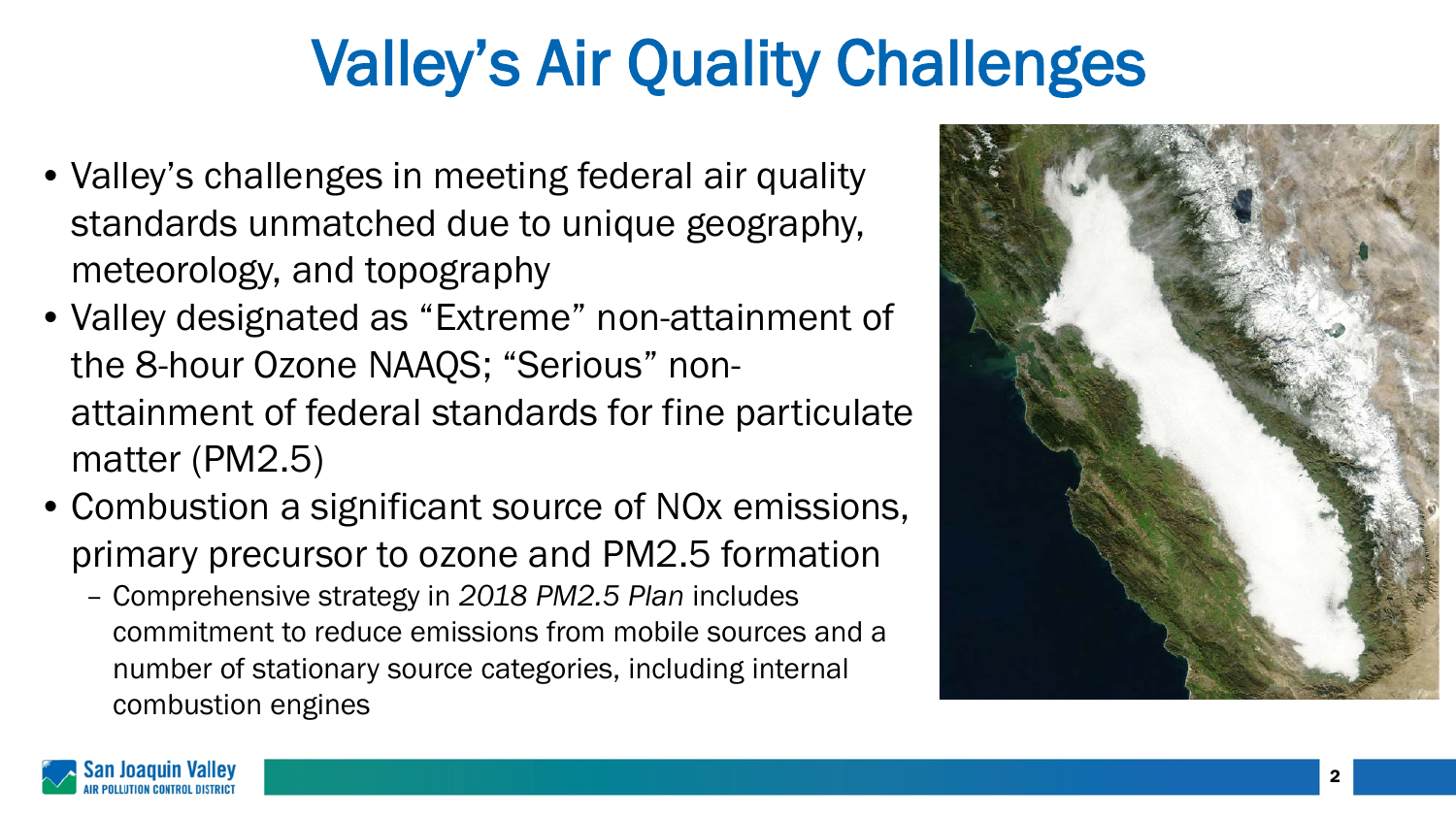## Rule 4702 Overview

- District Rule 4702 applies to internal combustion (IC) engines rated at 25 bhp or greater
	- Spark-ignited (SI) engines
	- Compression-ignited engines
- Engines in Valley used to power pumps, compressors, or electrical generators at public and private facilities
- Many permitted compression-ignited engines used as emergency engines to provide backup power
- Rule limits emissions of NOx, CO, VOCs, and SOx



**Internal Combustion Engine** 

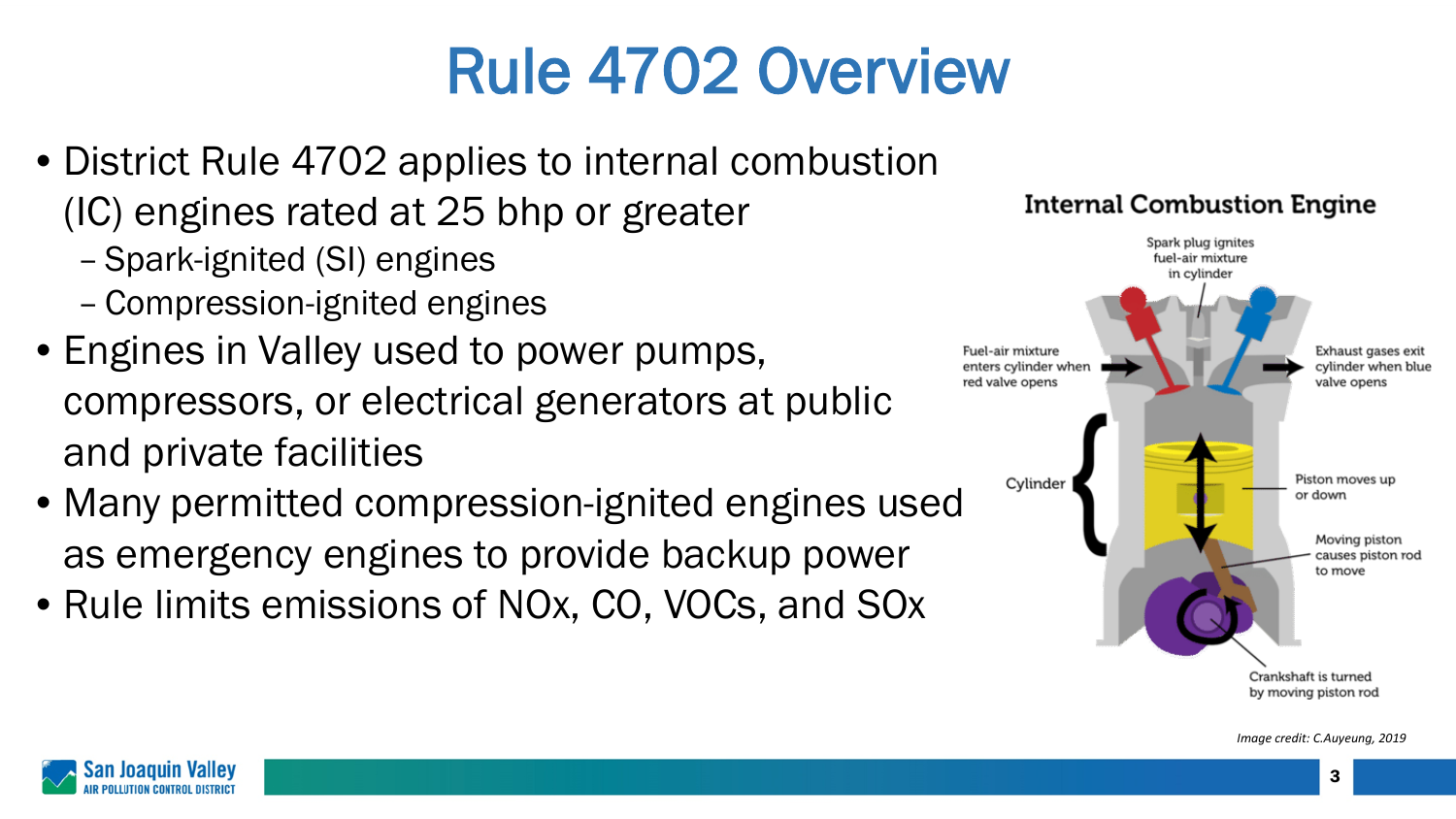## Where do Internal Combustion Engines Operate?

- IC engines are used at the following facility types in the Valley:
	- –Oil and gas production facilities
	- –Petroleum refineries
	- –Landfills and waste wastewater treatment plants
	- –Water districts
	- –Schools, universities
	- –Electrical power generation facilities
	- –Food processing operations
	- –Agricultural operations





4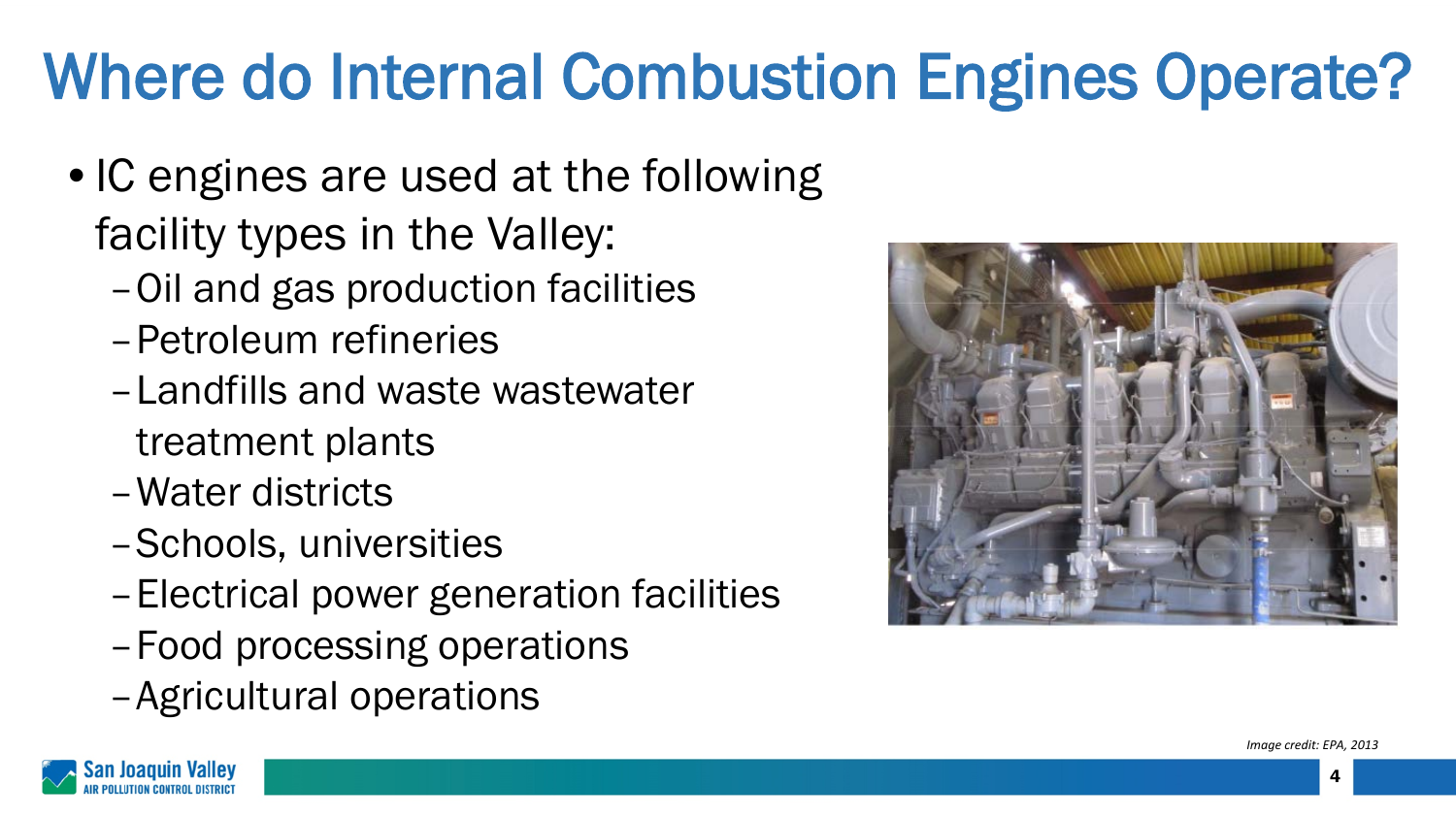### Current Rule 4702 Requirements

- District Rule 4702 adopted August 2003, sixth generation rule
	- Rule limits emissions of NOx, CO, VOCs, and SOx
	- Past amendments established lower NOx limits for non-agricultural engines between 25-50 ppmv (rich-burn) and 65-75 ppmv (lean-burn)
	- 2011 amendment further strengthened rule by requiring NOx limits as low as 11 ppmv for non-agricultural spark-ignited engines
	- Rule achieved significant reductions in NOx and PM emissions from agricultural engines, with significant investment by agricultural operators – past amendments have established limits between 90 – 150 ppmv for ag engines
- Through Rule 4702, NOx emissions from IC engines already reduced significantly
	- Achieved 90-96% NOx emissions control for non-agricultural rich burn engines, 85- 90% emissions control for non-agricultural lean burn engines
	- –NOx emissions from agricultural engines reduced by 84%

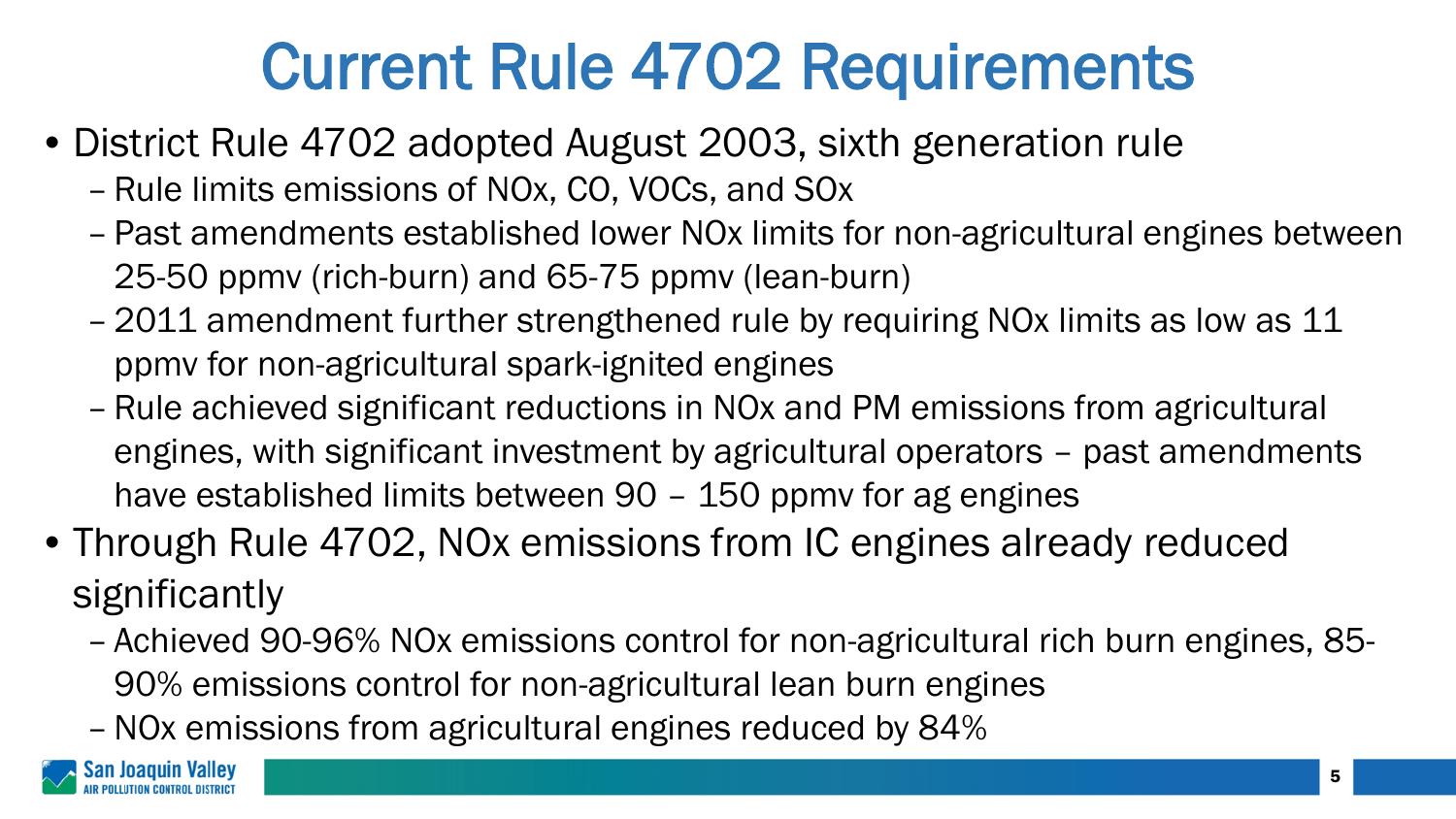#### Non-Ag Engines in the San Joaquin Valley

| <b>Engine Type</b>                               | Total #   |  |  |  |  |
|--------------------------------------------------|-----------|--|--|--|--|
| <b>Rich Burn Spark Ignited Engines</b>           |           |  |  |  |  |
| <b>Waste Gas</b>                                 | $\Omega$  |  |  |  |  |
| <b>Cyclic Loaded, Field Gas Fueled</b>           |           |  |  |  |  |
| <b>Limited Use</b>                               | 20        |  |  |  |  |
| <b>Not Listed Above</b>                          | 202       |  |  |  |  |
| <b>Lean Burn Spark Ignited Engines</b>           |           |  |  |  |  |
| Two-Stroke, Gaseous Fueled, >50 bhp and <100 bhp | $\bigcap$ |  |  |  |  |
| <b>Limited Use</b>                               | $\Omega$  |  |  |  |  |
| <b>Gas Compression</b>                           | 38        |  |  |  |  |
| <b>Waste Gas</b>                                 | 14        |  |  |  |  |
| <b>Not Listed Above</b>                          | 19        |  |  |  |  |

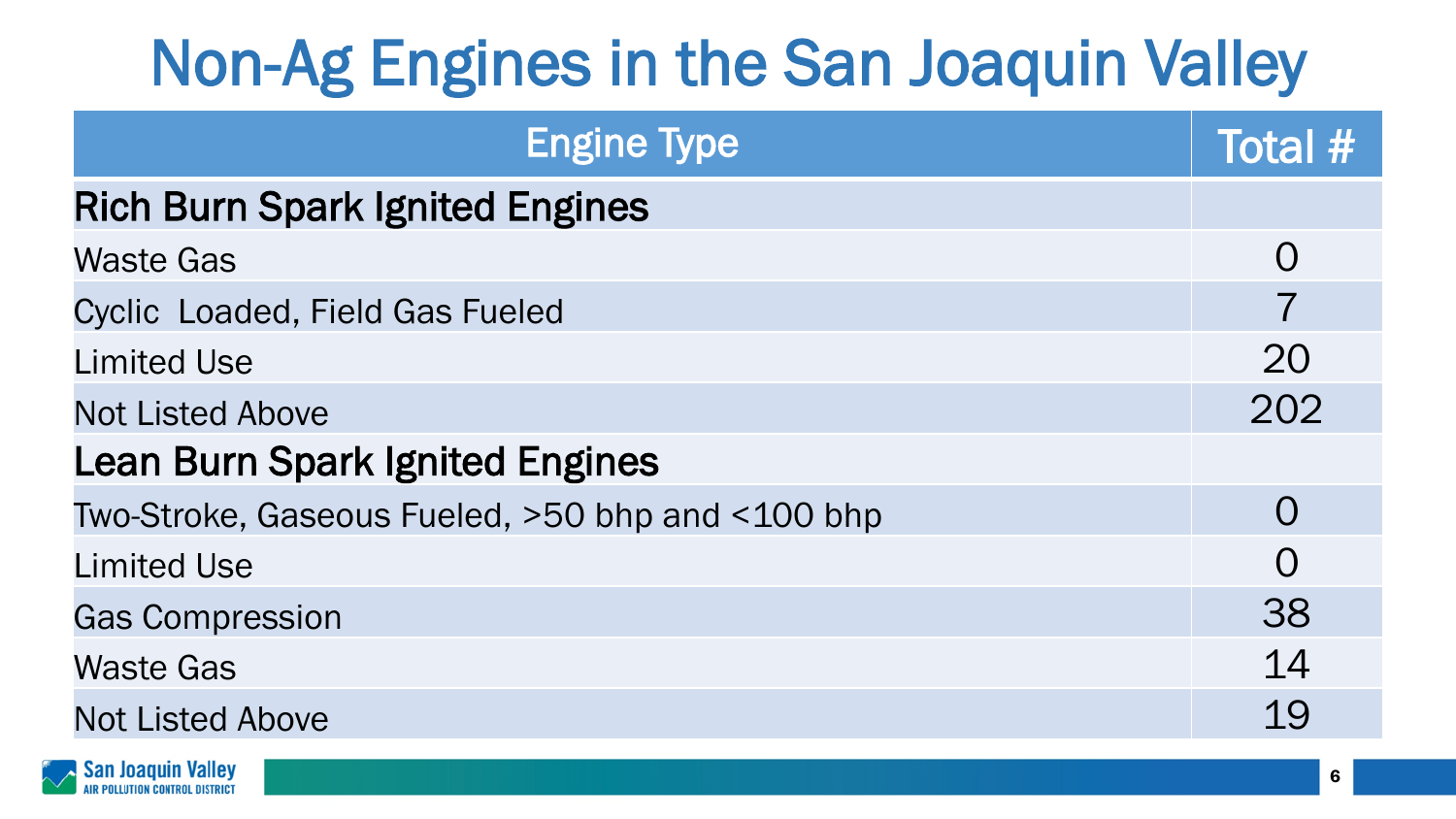### Ag Spark-Ignited Engines in the San Joaquin Valley

| <b>Engine Type</b>             | $#$ of<br><b>Permitted</b><br>units | # of PEER<br>units | Total # of<br><b>Units</b> |
|--------------------------------|-------------------------------------|--------------------|----------------------------|
| <b>Rich Burn Spark Ignited</b> | 330                                 | 46                 | 362                        |
| <b>Lean Burn Spark Ignited</b> | 115                                 | 34                 | 143                        |
| <b>Total</b>                   | 445                                 | 80                 | 505                        |

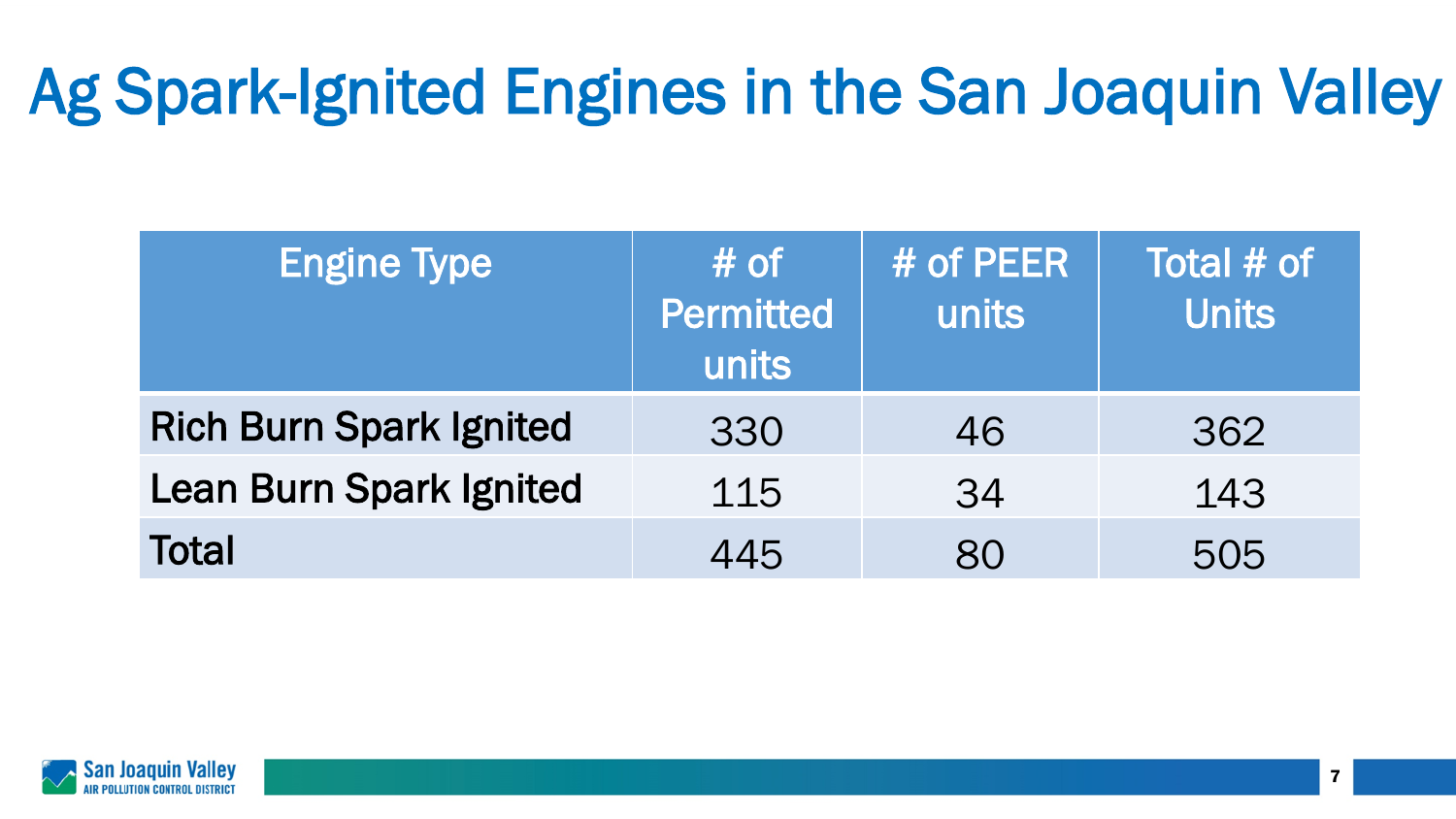#### NOx Emissions from Internal Combustion Engines in the Valley

#### **All NOx Emissions in the Valley (Mobile, Stationary, & Area Sources) NOx Emissions from Stationary Sources**





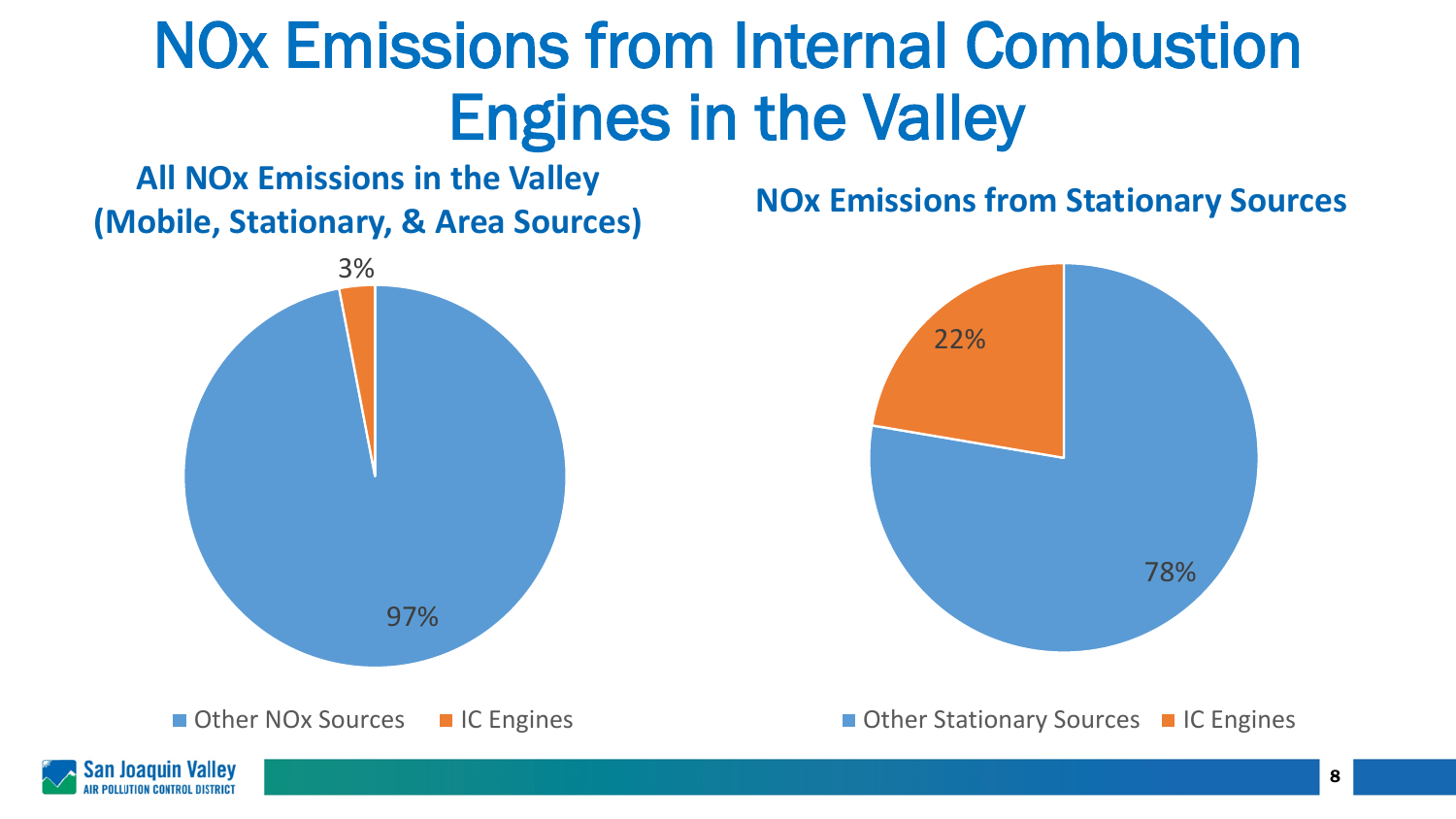#### Emission Reductions Needed

- Valley's challenges in meeting federal air quality standards unmatched due to unique geography, meteorology, and topography
- Substantial reductions needed to achieve federal PM2.5 standards need to go beyond already strict limits
- Commitment in *2018 PM2.5 Plan* to further evaluate emissions reduction opportunities from variety of source categories, including IC engines
- District staff have conducted comprehensive review of requirements in other air districts, lowest emission limits being achieved in installations statewide, and costs and feasibility of most effective emission control technologies available

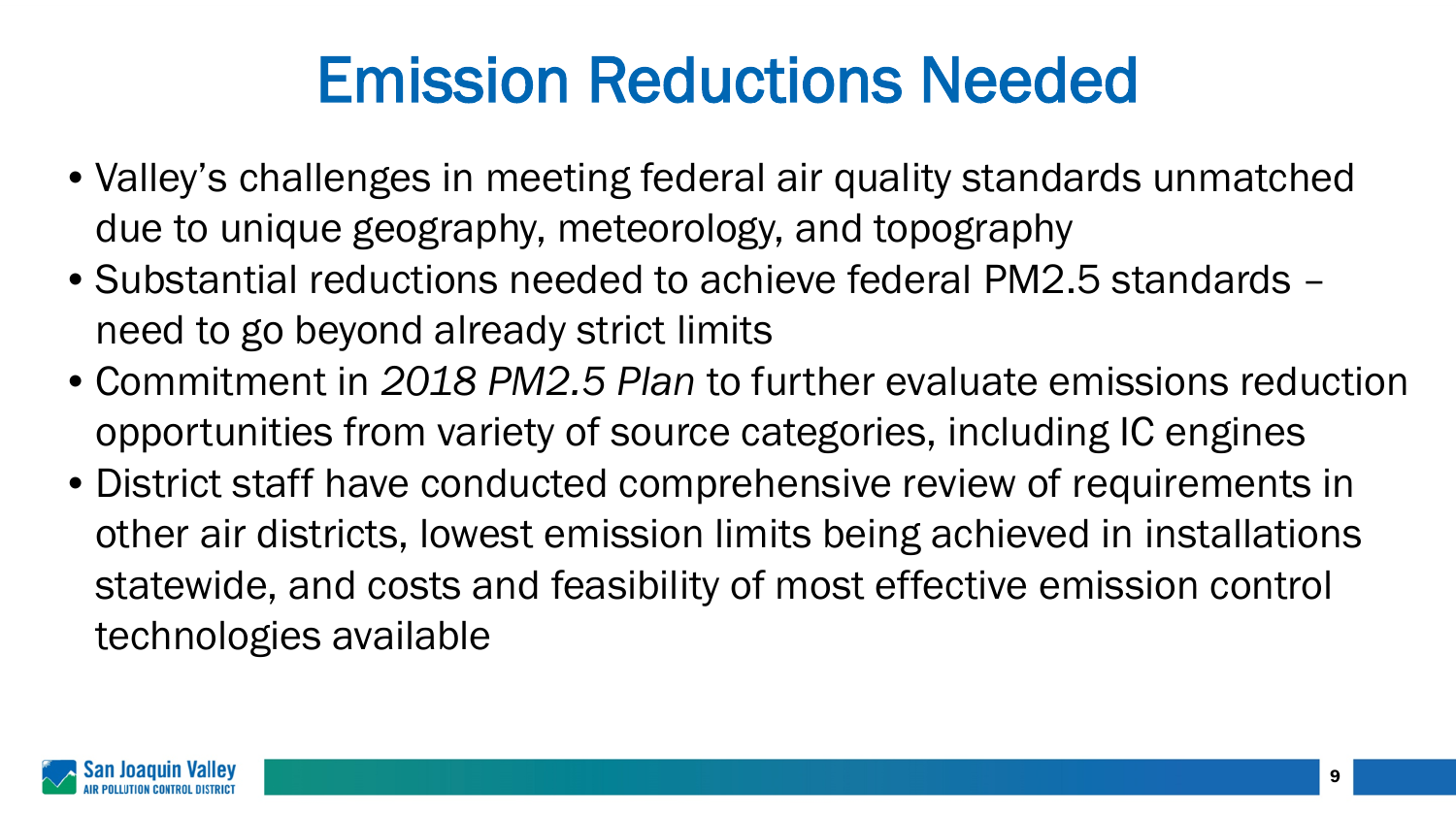#### Public Process to Amend Rule 4702

- *2018 Plan for the 1997, 2006, and 2012 PM2.5 Standards*  –Adopted: November 15, 2018
- Public scoping meeting held December 5, 2019
- Public Workshop held on September 24, 2020
- Regular updates provided at Citizens Advisory Committee (CAC), Environmental Justice Advisory Group (EJAG), and District Governing Board meetings
- Ongoing opportunities for public input throughout rule development process

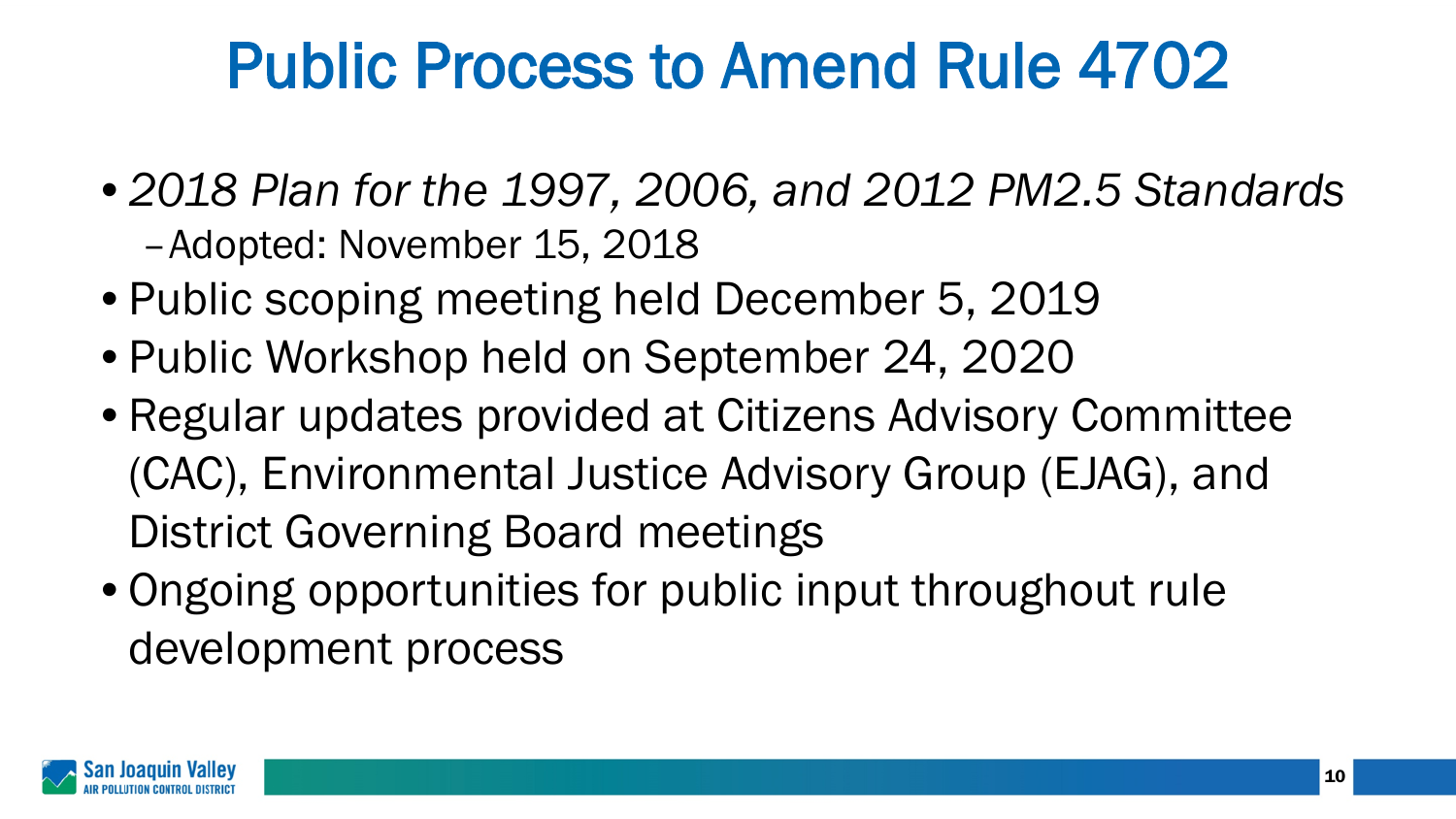#### Available Ag Pump Replacement Incentive Program

- District operates robust incentive program to provide funding for replacement of older ag engines with Tier 4 engines or electric motors
- Total program funding of over \$120,000,000
- Funding amounts based on dollar per horsepower from \$90/hp - \$150/hp (additional funding for line extension)



- Incentives have replaced over 7,100 engines, with over 3,000 replaced with electric motors (more info: [http://www.valleyair.org/grants/agpump.htm\)](http://www.valleyair.org/grants/agpump.htm)
- District will continue to provide incentives to transition engines to latest TIER or electric motors

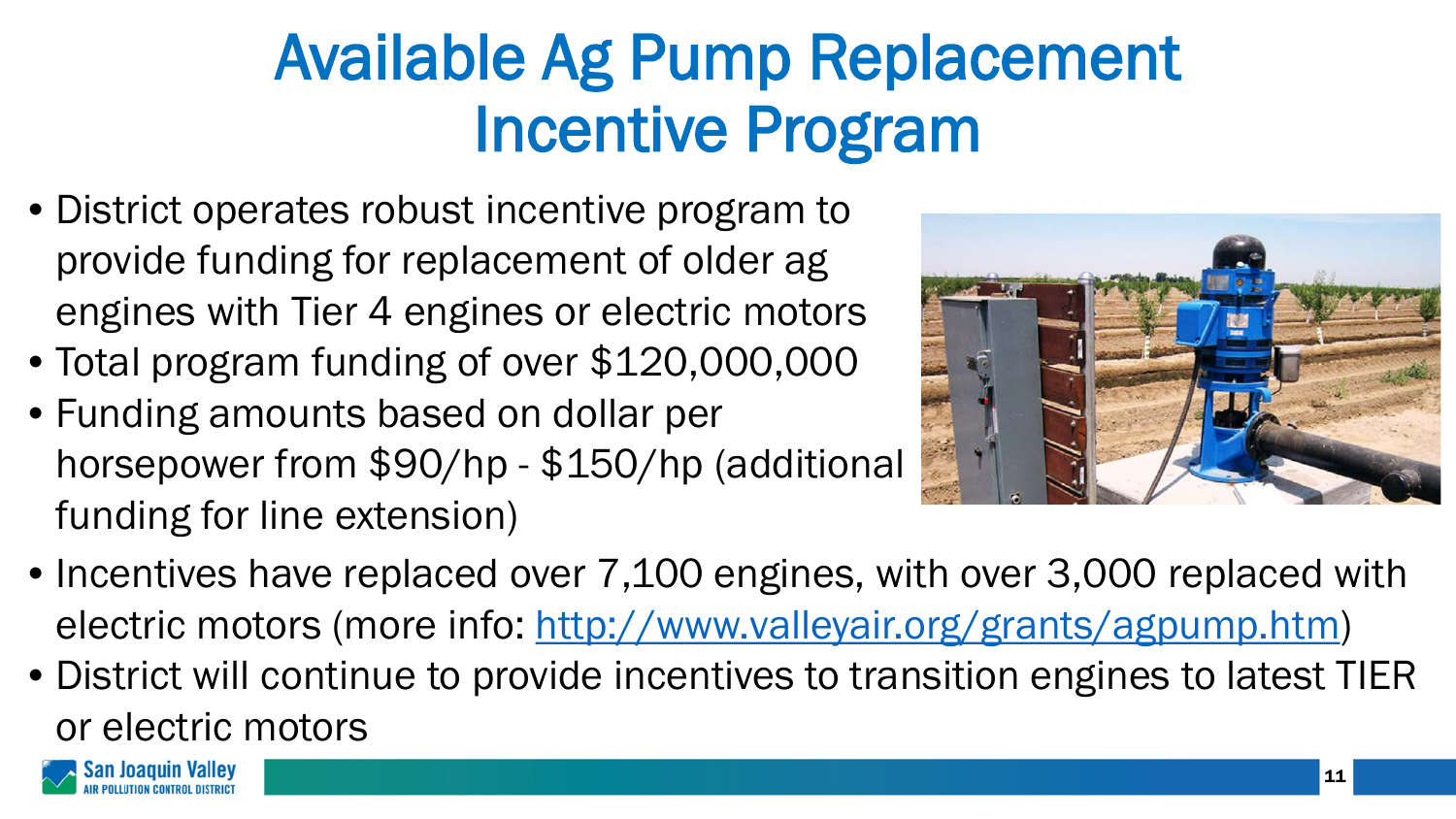### Engine Add-On Control Technologies

#### • 3-Way Catalyst (NSCR)

Applicable for Rich-Burn Engines: oxidizes hydrocarbons and carbon monoxide, and reduces nitrogen oxides into water, nitrogen and carbon dioxide

#### • SCR System

Applicable for Lean-Burn Engines: injects reagent though a catalyst to convert NOx in exhaust to nitrogen & water



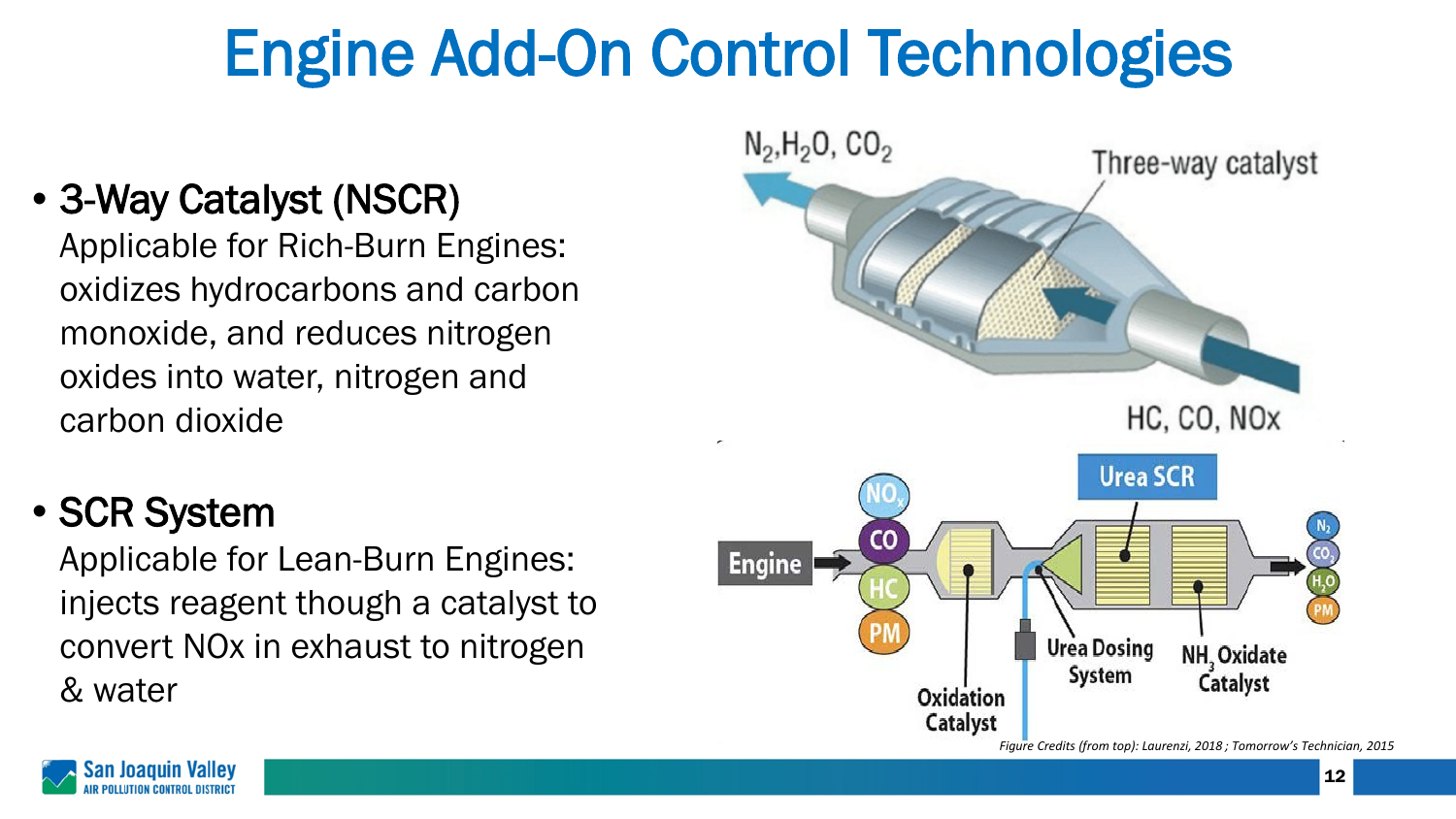#### Available Control Options for IC Engines

- Lean-burn Spark-ignited engines
	- –Replace with electric motor where electricity is available
	- –Retrofit with SCR system
	- –Replace with new rich burn engine with NSCR
- Rich-burn Spark-ignited engines
	- –Replace with electric motor where electricity is available
	- –Retrofit with 3-way catalyst
	- –Replace with new well-controlled engine
- Cost-effectiveness varies greatly based on feasibility of retrofit vs. engine replacement

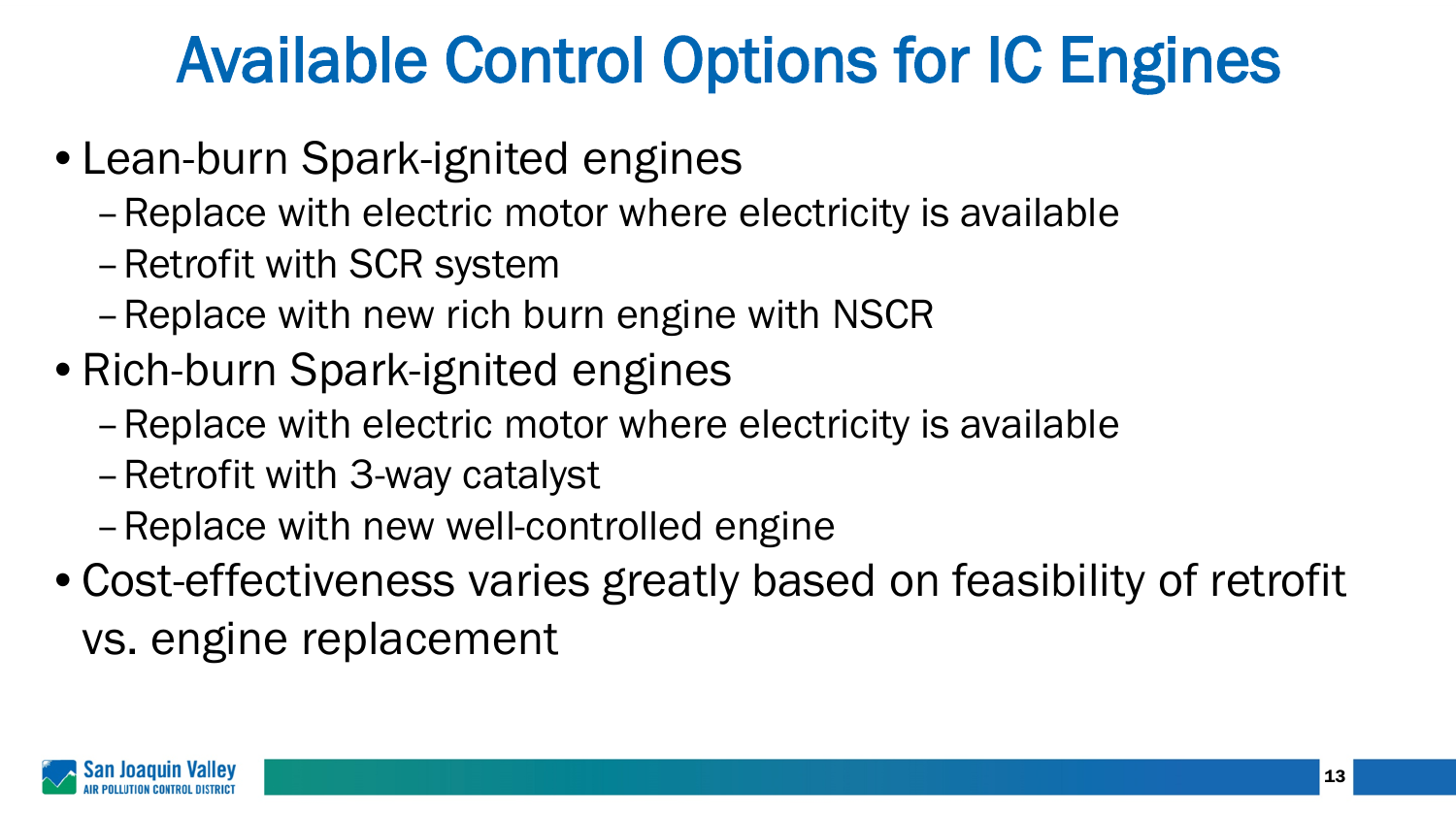### Cost Assessment of NOx Control Technology

- Sources for costs
	- Actual costs provided by facilities, engineering estimates, and control technology vendors & manufacturers
	- Various sources for the cost of electricity, fuel, and replacement parts
	- Cost factors from EPA's Office of Air Quality Planning and Standards
- Staff held numerous in person and virtual meetings with facilities, vendors, manufacturers, and other stakeholders





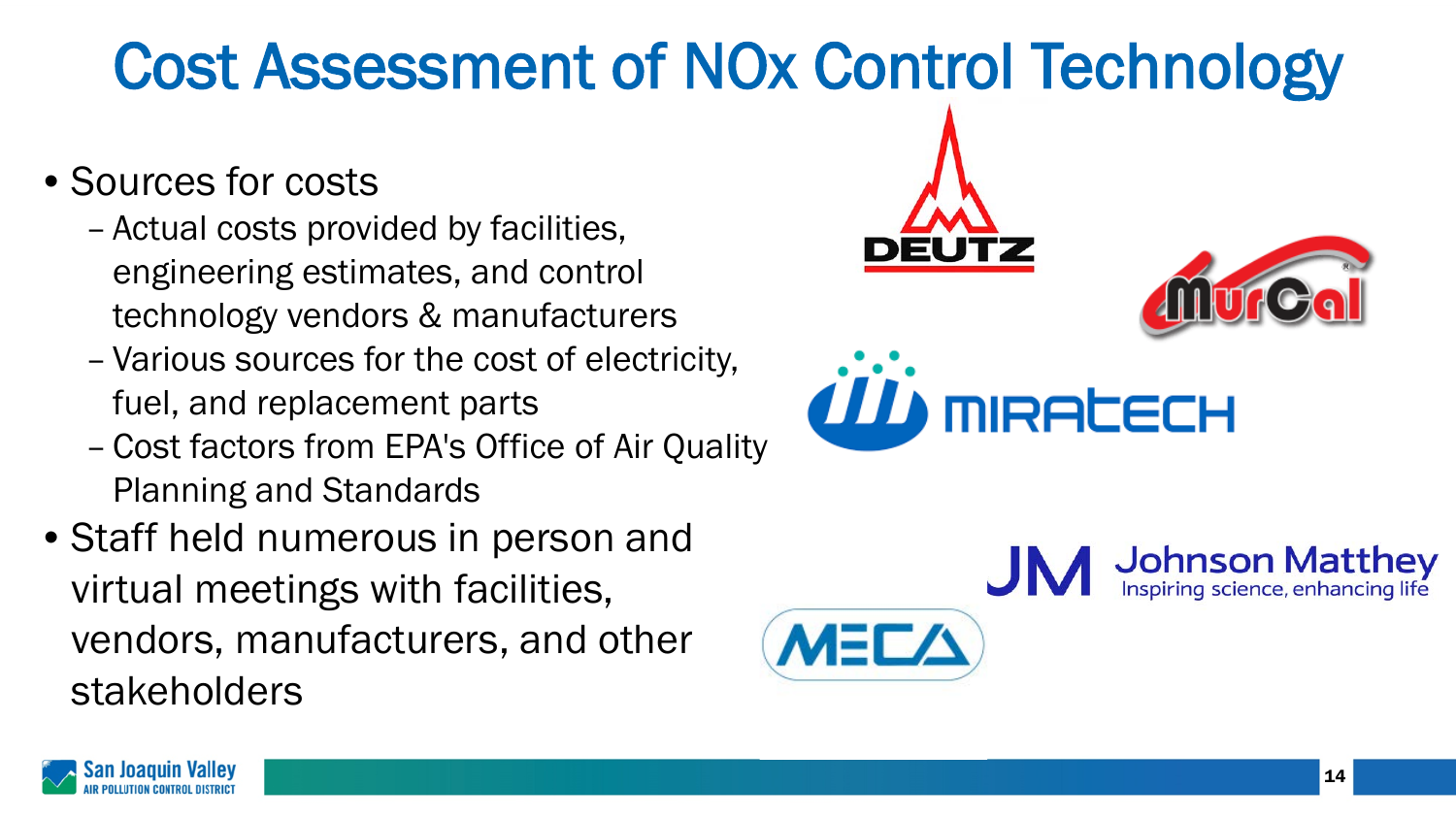# Engine Add-On Control Technologies

#### •Rich-Burn Engines

- –Costs and emissions range based on size of engine, age of engine, current controls, type of use
	- Total Capital Cost \$9,800 \$95,000
	- Additional operating and maintenance costs for controls: nominal

#### • Lean-Burn Engines

- –Costs and emissions range based on size of engine, age of engine, current controls, type of use
	- Total Capital Cost \$22,000 \$190,000
	- Additional operating and maintenance costs for controls: \$2,916 \$102,213/yr

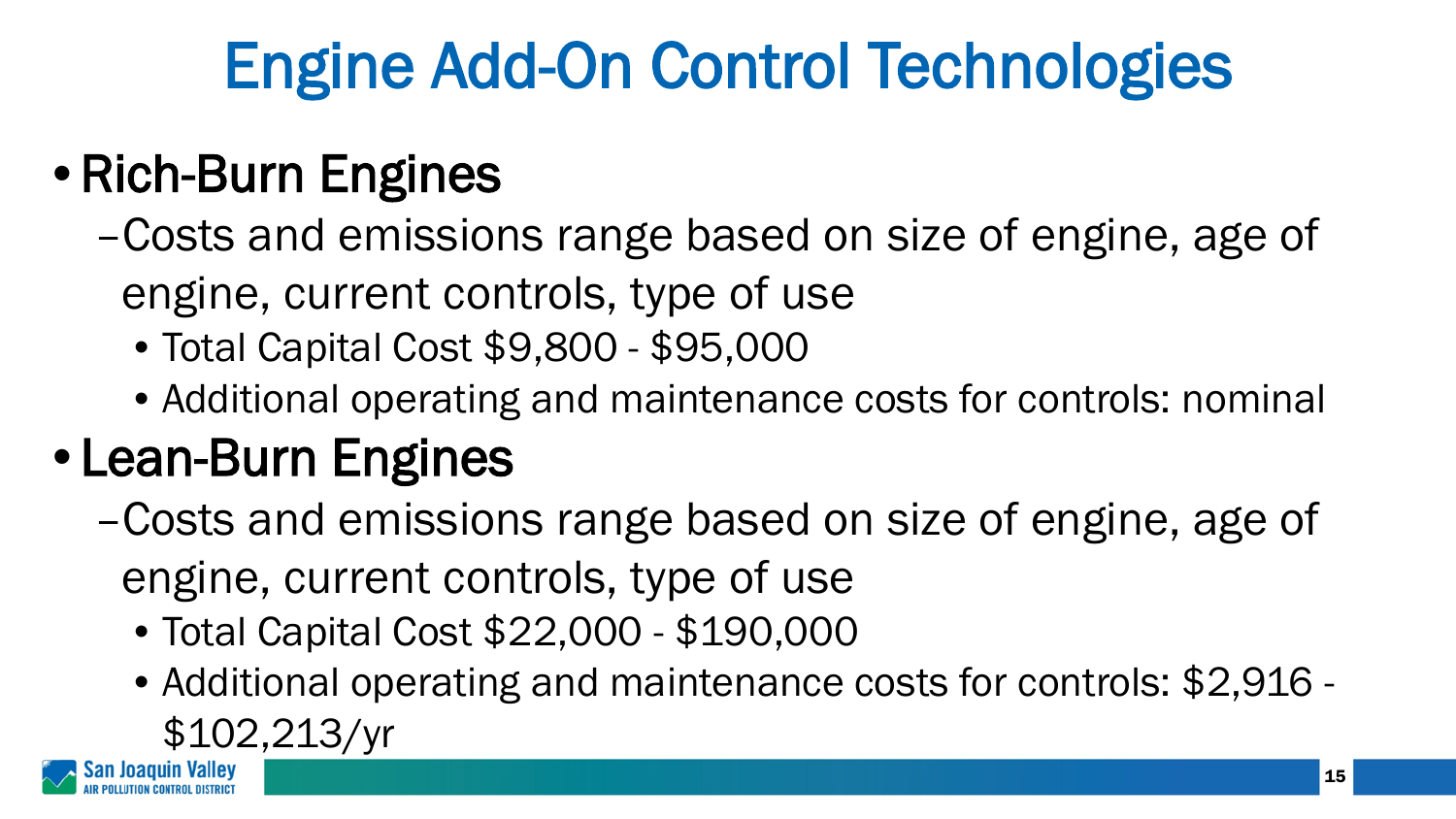#### Cost-Effectiveness (CE) Analysis

- Cost-Effectiveness is cost (capital and annual) over emission reductions for the life of the equipment (\$/ton)
- Two major cost elements
	- Capital Costs (Equipment, Infrastructure, Engineering, Installation, Tax, Freight)
	- Annual Costs (Operation & Maintenance)
- Emission reductions based on current emission levels (baseline) to proposed emission limit



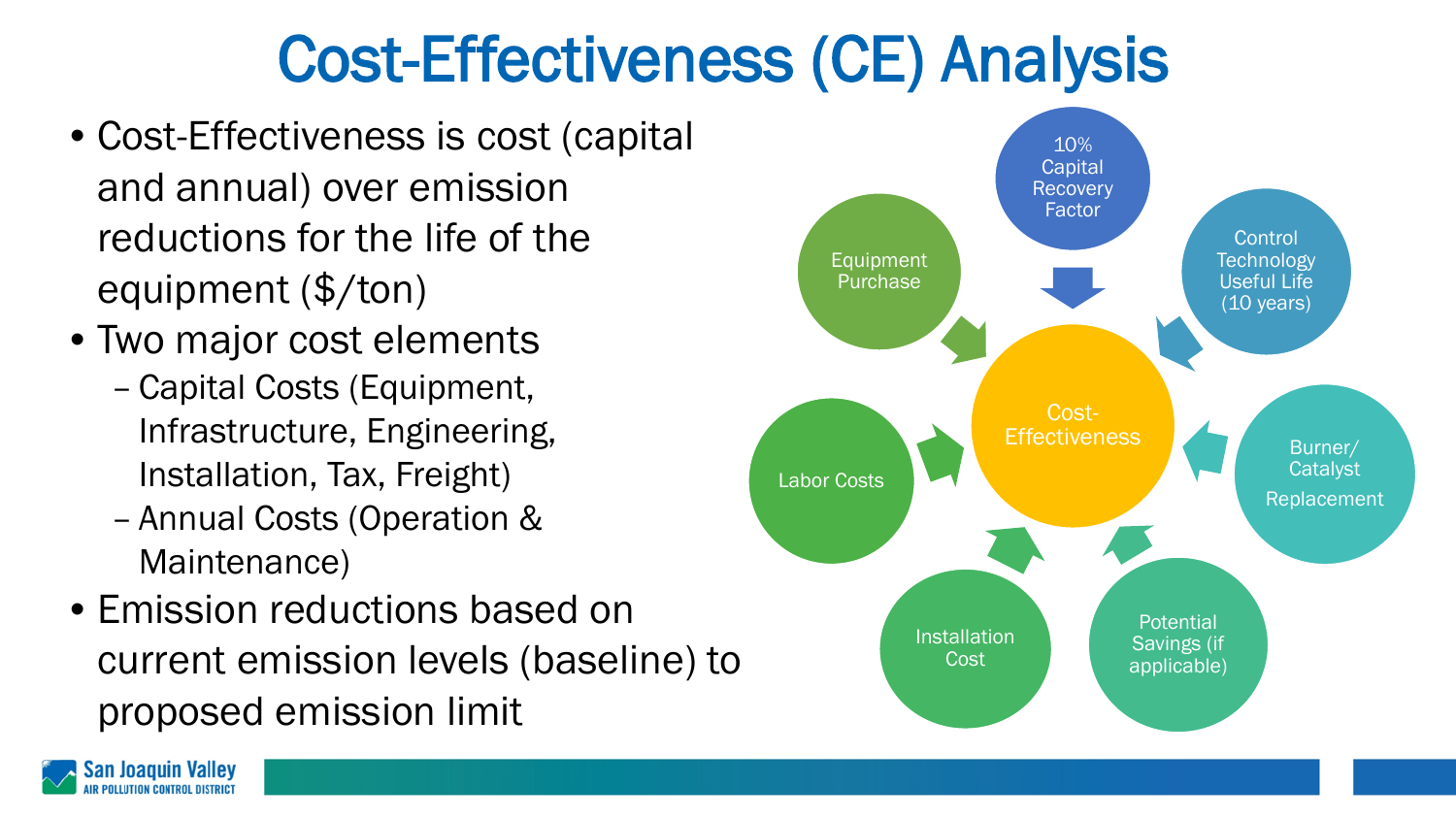#### Proposed Rule 4702 Requirements

- Lower NOx limits for various categories based on technological feasibility and cost-effectiveness
- Lower VOC limits to 90 ppmy for all categories
- Rule compliance schedule
	- –Non-ag Rich-Burn Engines: December 31, 2023
	- –Non-ag Lean-Burn Engines: December 31, 2023
	- –Ag Rich-Burn Engines: December 31, 2023
	- –Ag Lean-Burn Engines: December 31, 2029
- Removal of emissions fee compliance option for all engine categories

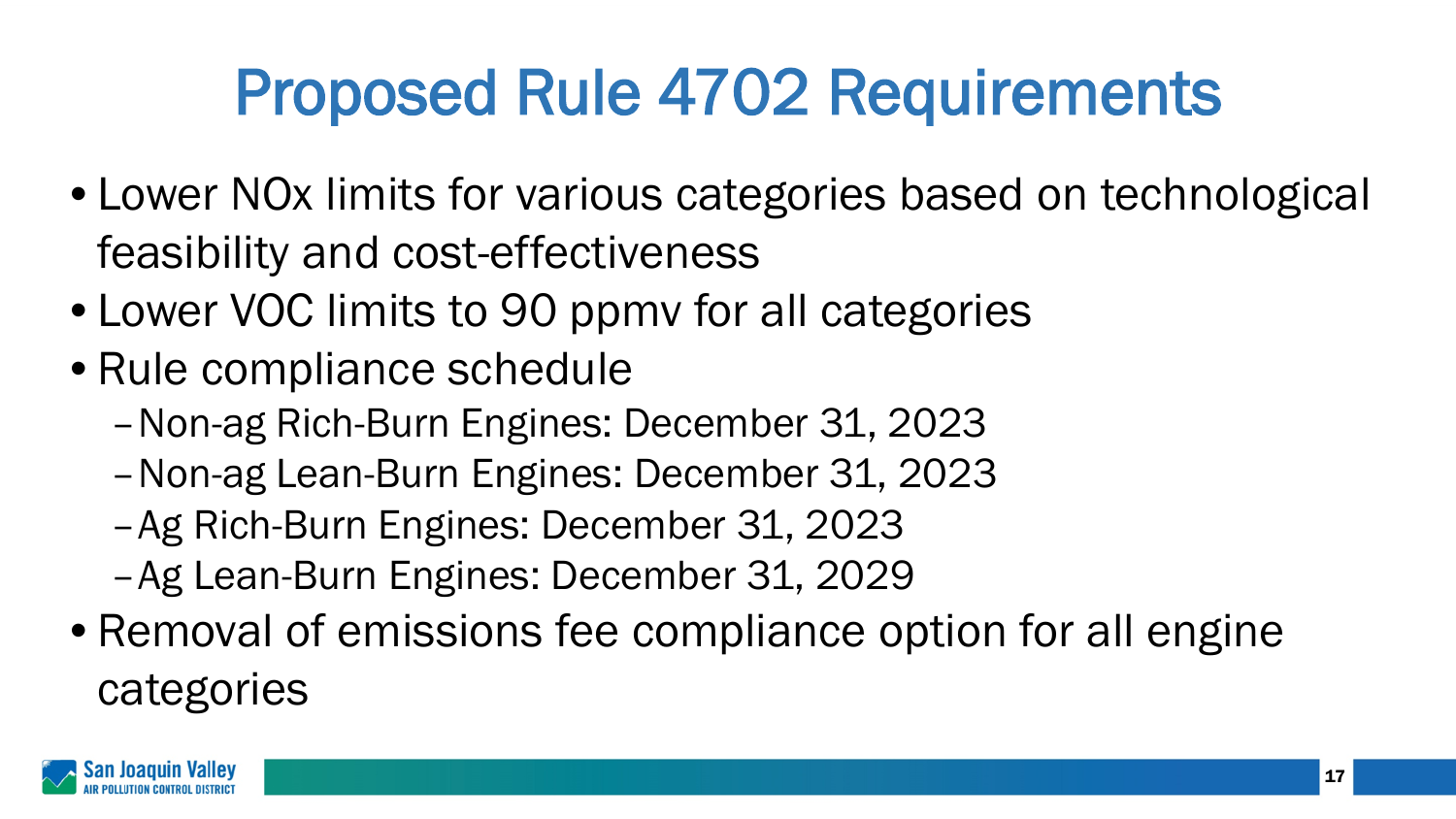#### Proposed NOx Limits and Cost Effectiveness (CE) for Non-AO Rich-Burn Spark-Ignited Engines

| <b>Non-AO Rich</b><br><b>Burn Spark</b><br><b>Ignited Engines</b> | <b>Affected</b><br><b>Units</b> | <b>Permitted</b><br>Above<br><b>Proposed</b><br><b>Limit</b> | <b>Current</b><br><b>Rule 4702</b><br><b>NOx Limit</b><br>ppmy | <b>Proposed</b><br><b>Rule</b><br>4702<br><b>NOX</b><br><b>Limit</b><br>ppmv | <b>Current</b><br><b>VOC</b><br><b>Limit</b><br>(ppmv) | <b>Proposed</b><br><b>VOC</b><br><b>Limit</b><br>(ppmv) | <b>CE</b> per<br>ton<br><b>NO<sub>X</sub></b> |
|-------------------------------------------------------------------|---------------------------------|--------------------------------------------------------------|----------------------------------------------------------------|------------------------------------------------------------------------------|--------------------------------------------------------|---------------------------------------------------------|-----------------------------------------------|
| <b>Waste Gas</b>                                                  | $\overline{O}$                  | $\overline{O}$                                               | 50                                                             | 11                                                                           | 250                                                    | 90                                                      |                                               |
| Cyclic Loaded,<br><b>Field Gas Fueled</b>                         | $\overline{7}$                  | $\overline{7}$                                               | 50                                                             | 11                                                                           | 250                                                    | 90                                                      |                                               |
| <b>Limited Use</b>                                                | 20                              | 20                                                           | 25                                                             | 11                                                                           | 250                                                    | 90                                                      | \$6,675                                       |
| <b>Not Listed Above</b>                                           | 202                             |                                                              | 11                                                             | 11                                                                           | 250                                                    | 90                                                      |                                               |

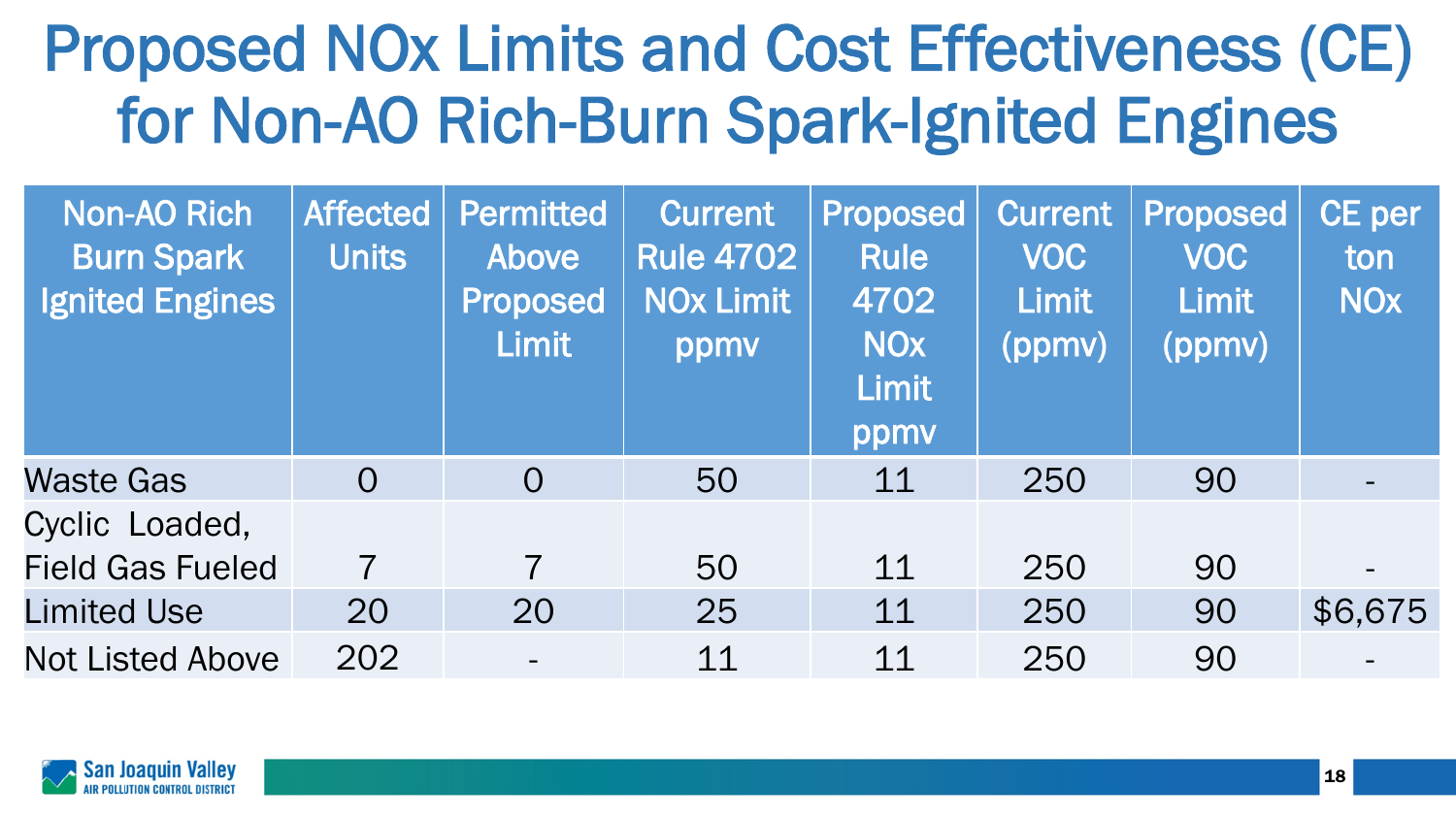#### Proposed NOx Limits and CE for Non-AO Lean-Burn Spark-Ignited Engines

| <b>Non-AO Lean Burn</b><br><b>Spark Ignited</b><br><b>Engines</b> | <b>Affected</b><br><b>Units</b> | <b>Permitted</b><br>Above<br><b>Proposed</b><br><b>Limit</b> | <b>Current</b><br><b>NO<sub>X</sub></b><br><b>Limit</b><br>(ppmv) | Proposed<br><b>NO<sub>X</sub></b><br>Limit<br>(ppmv) | <b>Current</b><br><b>VOC</b><br><b>Limit</b><br>(ppmv) | Proposed<br><b>VOC</b><br><b>Limit</b><br>(ppmv) | CE per<br>ton<br><b>NO<sub>X</sub></b> |
|-------------------------------------------------------------------|---------------------------------|--------------------------------------------------------------|-------------------------------------------------------------------|------------------------------------------------------|--------------------------------------------------------|--------------------------------------------------|----------------------------------------|
| <b>Two-Stroke, Gaseous</b><br>Fueled, >50 bhp and<br>$<$ 100 bhp  | $\overline{O}$                  | $\overline{O}$                                               | 75                                                                | 11                                                   | 750                                                    | 90                                               |                                        |
| <b>Limited Use</b>                                                | $\overline{O}$                  | $\overline{O}$                                               | 65                                                                | 11                                                   | 750                                                    | 90                                               |                                        |
| <b>Gas Compression</b>                                            | 38                              | 33                                                           | 65                                                                | 40                                                   | 750                                                    | 90                                               | $$4,117-$<br>\$7,081                   |
| <b>Waste Gas</b>                                                  | 14                              | 10                                                           | 65                                                                | 40                                                   | 750                                                    | 90                                               | \$2,656<br>\$14,766                    |
| <b>Not Listed Above</b>                                           | 19                              | $\equiv$                                                     | 11                                                                | 11                                                   | 750                                                    | 90                                               |                                        |
| San Joaquin Valley                                                |                                 |                                                              |                                                                   |                                                      |                                                        |                                                  | 19                                     |

LLUTION CONTROL DIST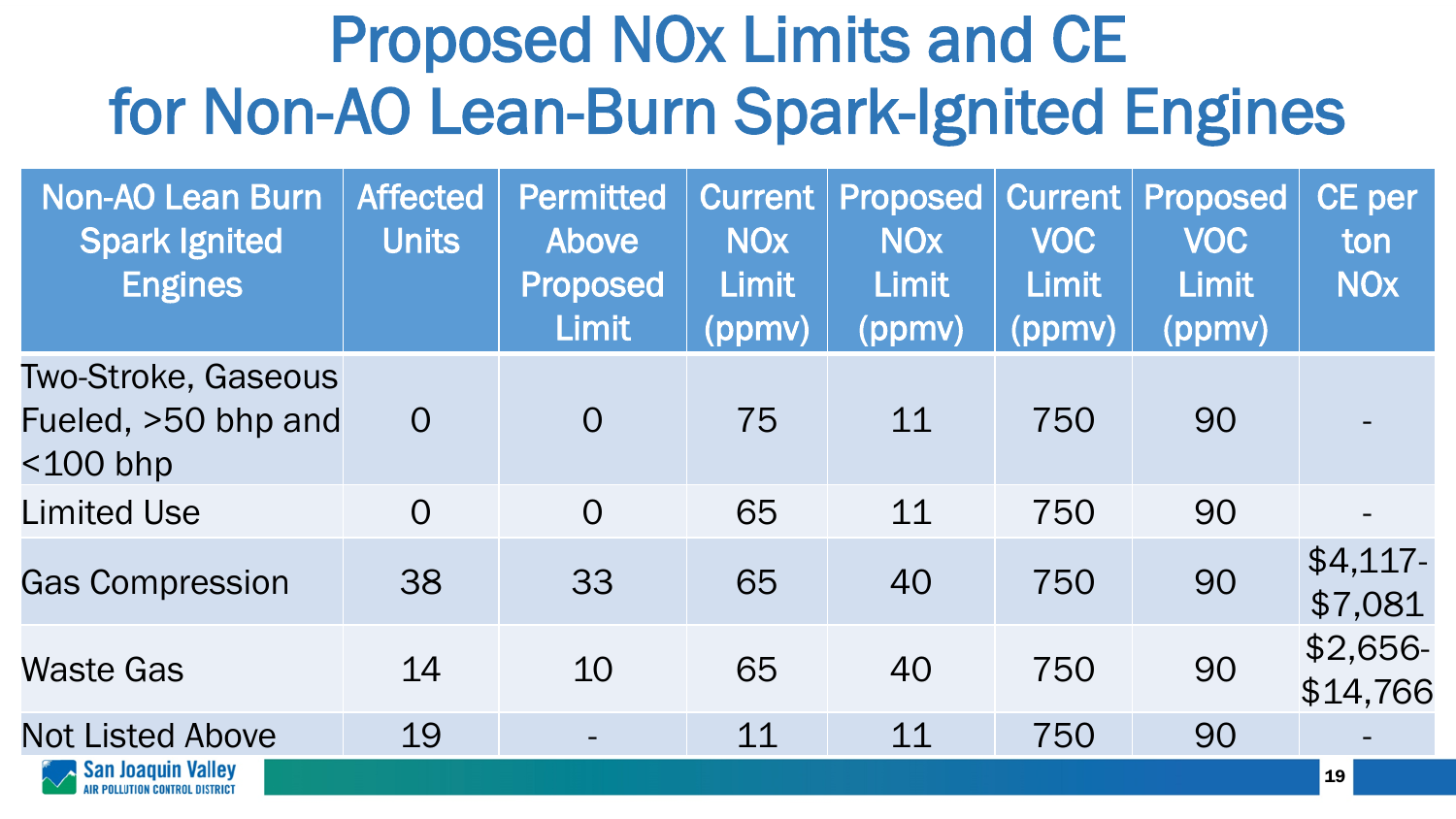#### Proposed NOx Limits and CE for AO Spark-Ignited Engines

| <b>AO Engines</b>              | Total $#$ | <b>Current</b><br><b>NOx Limit</b><br>(ppmv) | <b>Proposed Current</b><br><b>NO<sub>x</sub></b><br><b>Limit</b><br>(ppmv) | <b>VOC</b><br><b>Limit</b><br>(ppmv) | <b>Proposed</b><br><b>VOC</b><br><b>Limit</b><br>(ppmv) | CE per<br>ton NO <sub>x</sub> |
|--------------------------------|-----------|----------------------------------------------|----------------------------------------------------------------------------|--------------------------------------|---------------------------------------------------------|-------------------------------|
| <b>Rich Burn Spark Ignited</b> | 362       | 90                                           | 11                                                                         | 250                                  | 90                                                      | $$2,500 -$<br>\$37,930*       |
| Lean Burn Spark Ignited        | 143       | 150                                          | 35                                                                         | 750                                  | 90                                                      | $$9,400-$<br>\$20,390         |

\*Highest costs based on installation of new rich-burn engine with NSCR, rather than retrofit

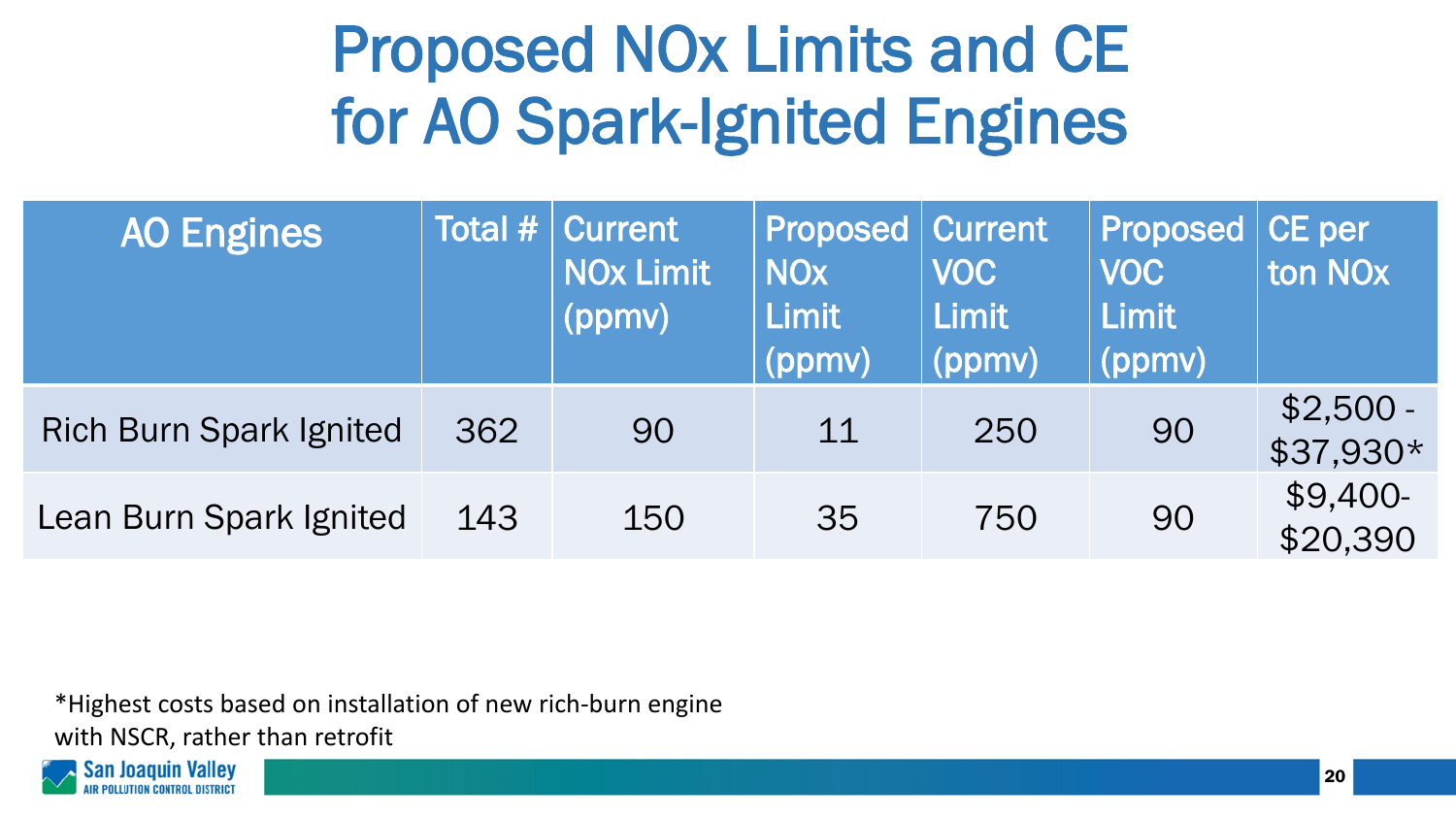### Estimated NOx Emission Reductions

• NOx Emission Reductions from Rule 4702 in 2023

- 0.56 tons per day
- NOx Emission Reductions from Rule 4702 in 2029
	- 0.15 tons per day
- Total Estimated NOx Emission Reductions
	- 0.71 tons per day

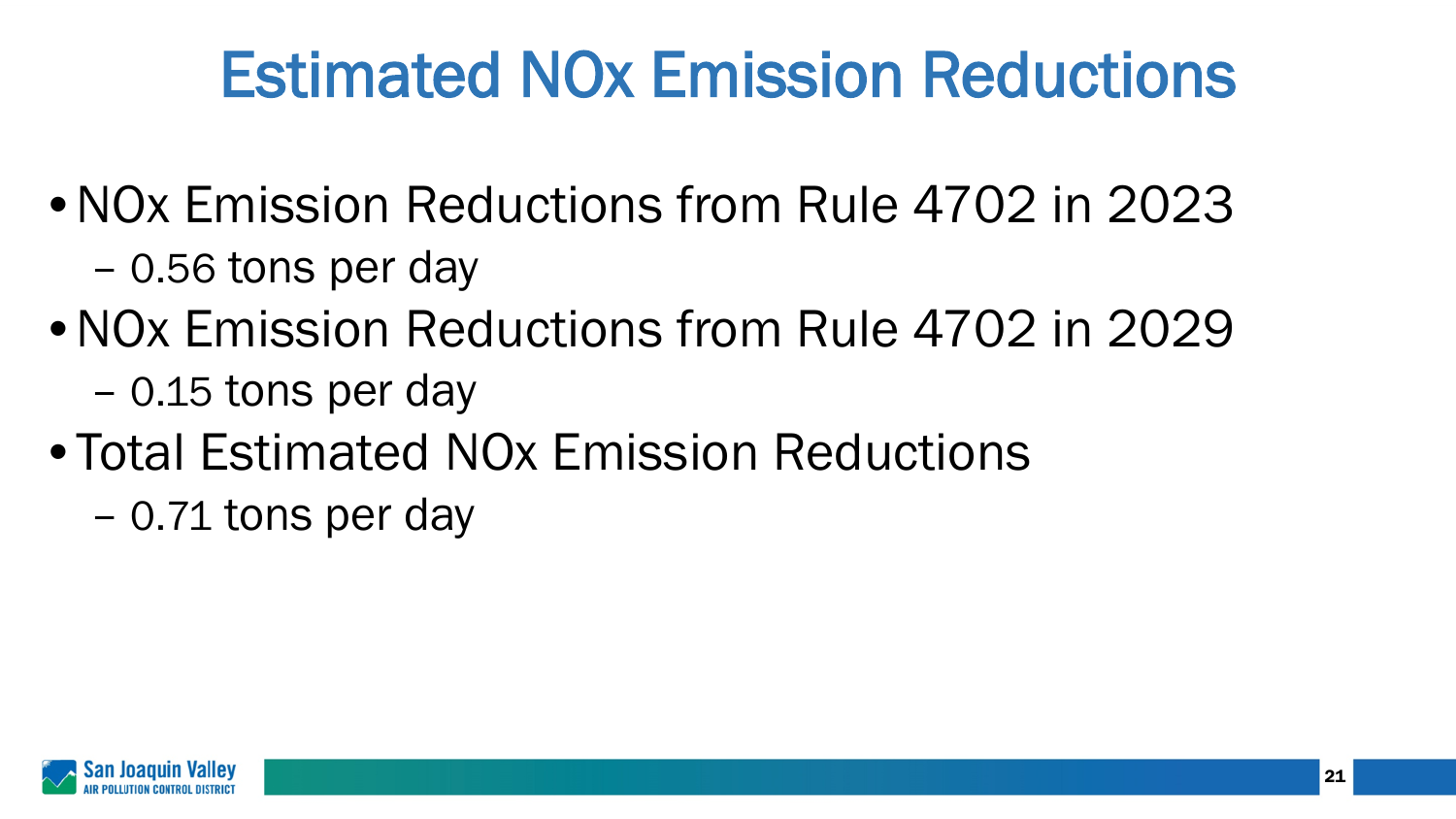# Rule Process and Socioeconomic Impact Analysis

- Socioeconomic Impact Analysis underway to support feasibility analysis
	- –Characterization of the Valley's economic climate
	- –Evaluation of economic impacts
	- –Socioeconomic Impact Analysis report
	- –Presentation to Governing Board

#### • Timeline:

- –Analysis and Outreach: November 2020
- –Post Draft Rule: December 2020
- –Governing Board Hearing: January 2021

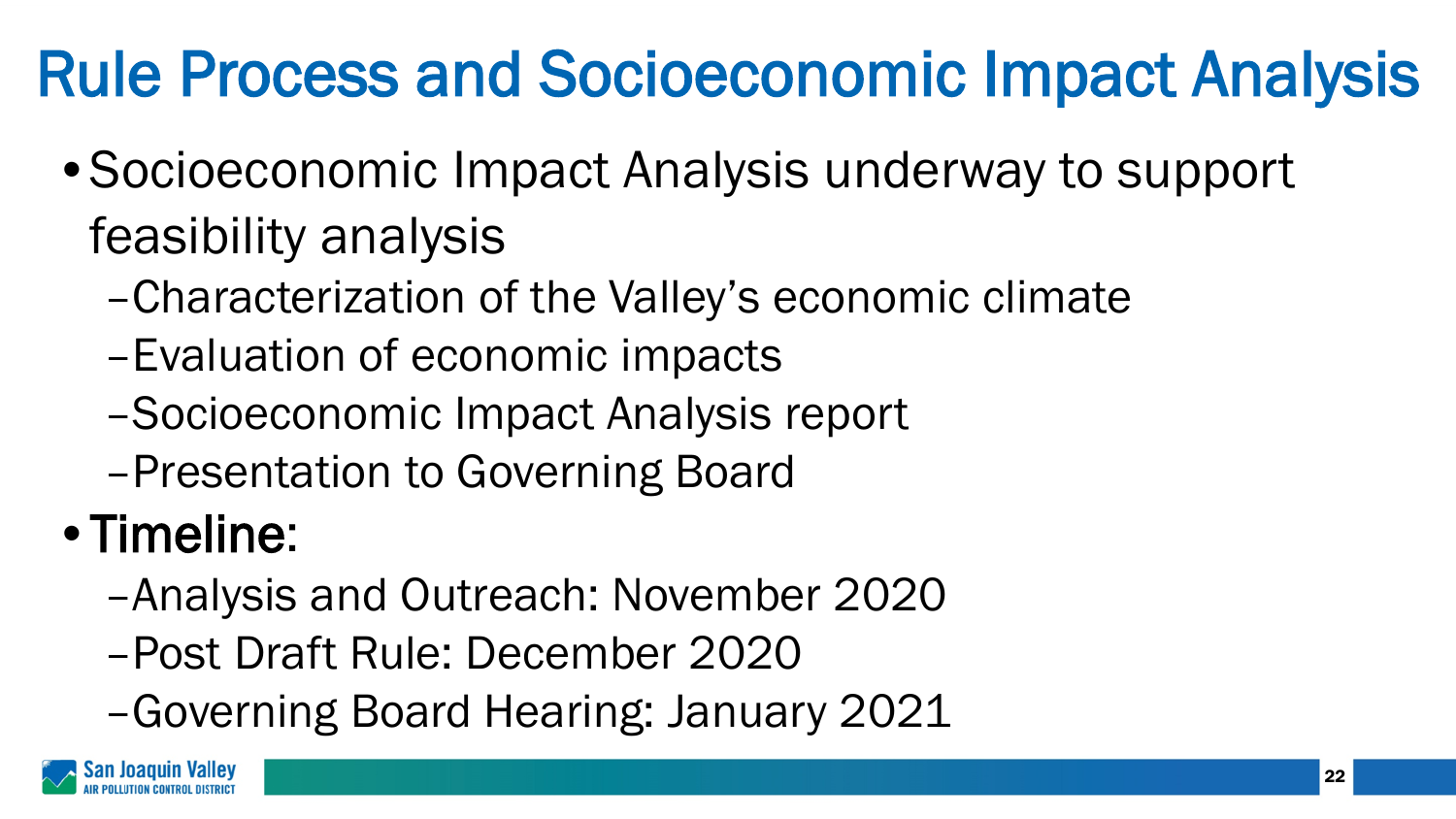#### Next Steps: Public Engagement Process for Rule 4702 Amendment



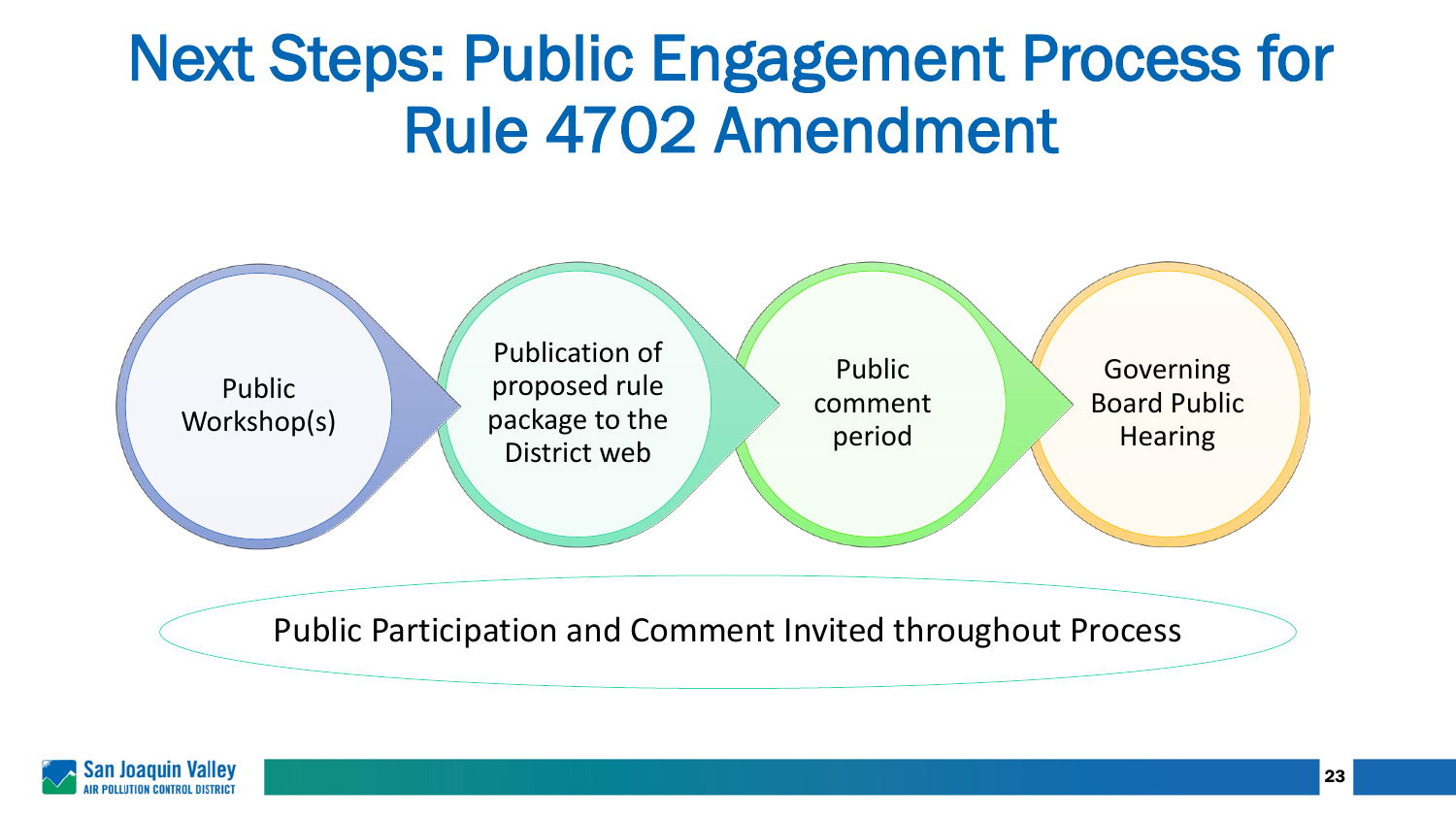#### **Contact**

- Contact: Madison Perkins
- Mail: San Joaquin Valley APCD 1990 E. Gettysburg Ave Fresno, CA 93726
- Phone: (559) 230-5984
- Fax: (559) 230-6064
- Email: Madison.Perkins@valleyair.org

Listserv: [http://lists.valleyair.org/mailman/listinfo/stationary\\_engines](http://lists.valleyair.org/mailman/listinfo/stationary_engines)